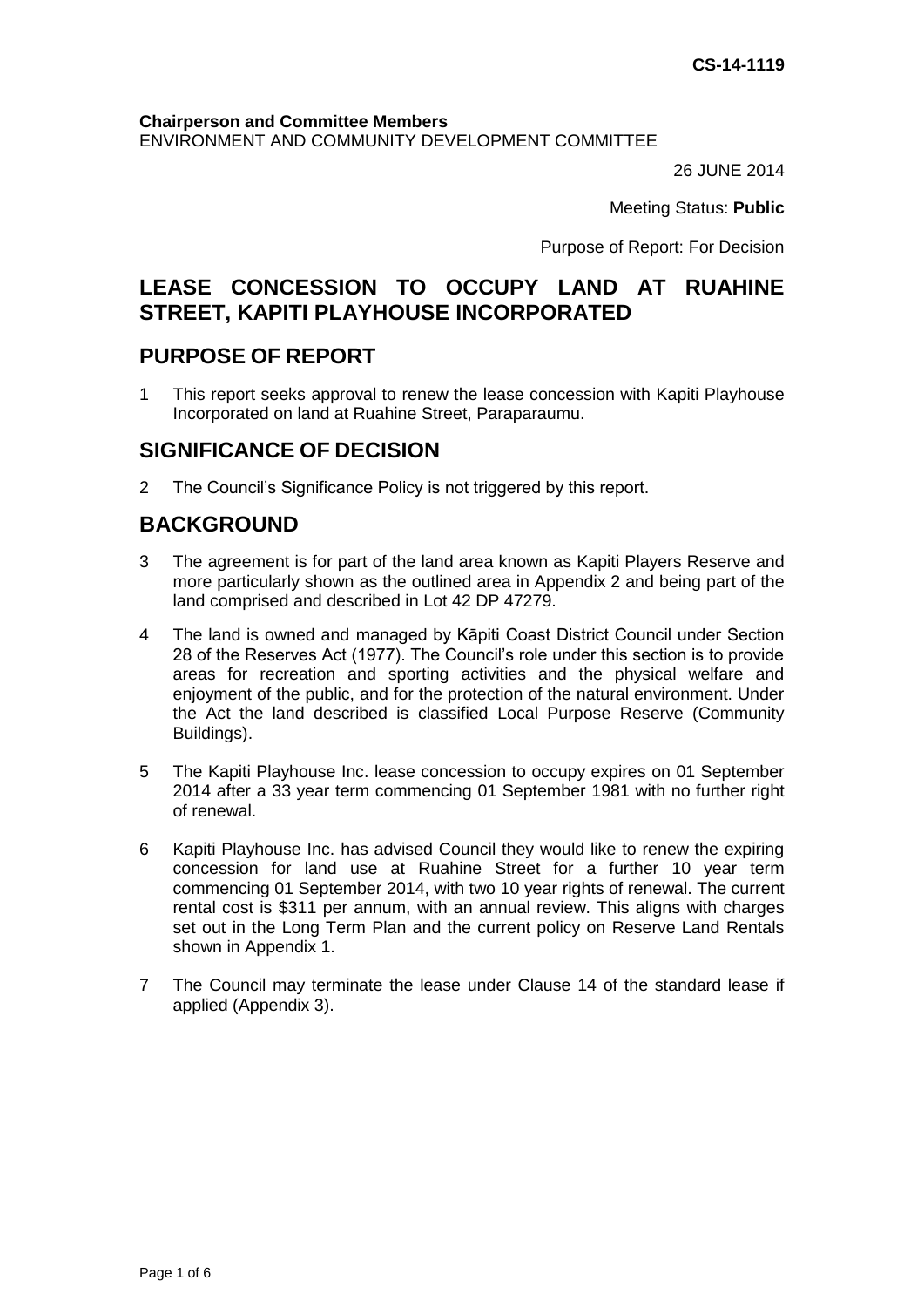# **CONSIDERATIONS**

### **Issues**

- 8 A "concession" by definition is a permit, lease or licence which allows any activity authorised by the concession document under the provisions of Section 59A of the Reserves Act 1977.
- 9 There are limitations on activities that are permitted on this site subject to the Reserves Act 1977. The activities proposed are consistent with the site's land classification which is designated local purpose reserve (community buildings).
- 10 Kapiti Playhouse Inc. has existed since 1960 (originally as Kapiti Players Inc, changed to Kapiti Playhouse Inc in 1996). They have occupied land at Ruahine Street since 1975. The area to be occupied is shown in Appendix 2.
- 11 It is proposed the concession activity will continue to provide a space solely for the purposes associated with the Kapiti Playhouse Inc.

### Financial Considerations

12 The lease will include annual rental to be paid at the appropriate rate set annually by the Council in either the Long Term Plan or Annual Plan. Costs associated with preparing a new lease are required to be covered by the Lessee.

### Legal Considerations

13 New lease documentation will be drafted and will be reviewed by the Council's legal advisor before being presented to the Kapiti Playhouse Inc. for signing.

### **Delegation**

14 The Committee may make a decision under the following delegation in Section B.1. paragraph 7.3 of the Governance Structure:

"Authority to exercise the functions, powers and duties of the Council under the Reserves Act 1977 or any other statute, regulation or bylaw relating to the management and control, maintenance and operation of parks and reserves, except as delegated to Community Boards or officers. This authority encompasses the power to: grant leases for reserve land."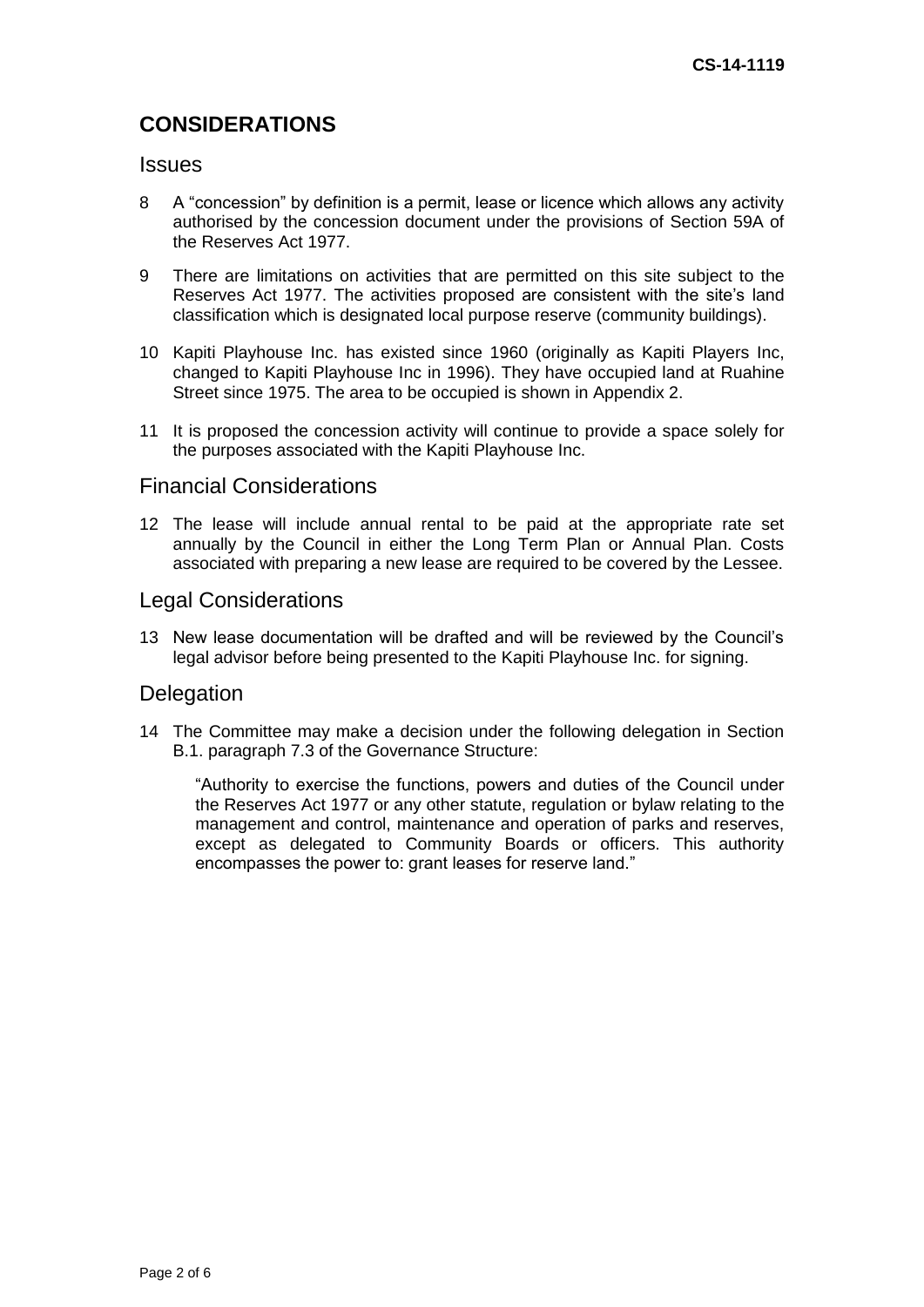## **Consultation**

15 As this is a renewal of an existing occupation since 1975 and the reserve is designated local purpose for community buildings, neither the designated local purpose for community buildings, neither the Paraparaumu/Raumati Community Board, community or other agencies have been consulted in this matter. The Chair of the Paraparaumu/Raumati Community Board has provided informal feedback and is supportive of the renewal

### Policy Implications

16 There are no policy issues arising from this decision.

### Tāngata Whenua Considerations

17 There are no known issues for consideration relating to iwi or the Treaty of Waitangi.

### Publicity Considerations

18 No public notification is required as this concession is being treated as a reissue of permit under the Reserves Act 1977.

# **RECOMMENDATIONS**

19 That the Committee gives approval to enter into a concession for 10 years with two further 10 year rights of renewal, commencing 01 September 2014 with the Kapiti Playhouse Inc., for the land at Ruahine Street shown in Appendix 2 to report CS-14-1119 at an annual rental set by the Council in the Long Term Plan or Annual Plan.

| <b>Report prepared by:</b>    | Approved for submission by: |                                |
|-------------------------------|-----------------------------|--------------------------------|
|                               |                             |                                |
|                               |                             |                                |
|                               |                             |                                |
| <b>Nathan Mourie</b>          | <b>Tamsin Evans</b>         | Sean Mallon                    |
|                               |                             |                                |
| <b>Leisure and Open Space</b> | <b>Group Manager</b>        | <b>Group Manager</b>           |
| <b>Planner</b>                | <b>Community Services</b>   | <b>Infrastructure Services</b> |

### **ATTACHMENTS:**

Appendix 1: Reserve Land Rentals Appendix 2: Plan of land area proposed for concession at Ruahine Street Appendix 3: Standard Termination Clause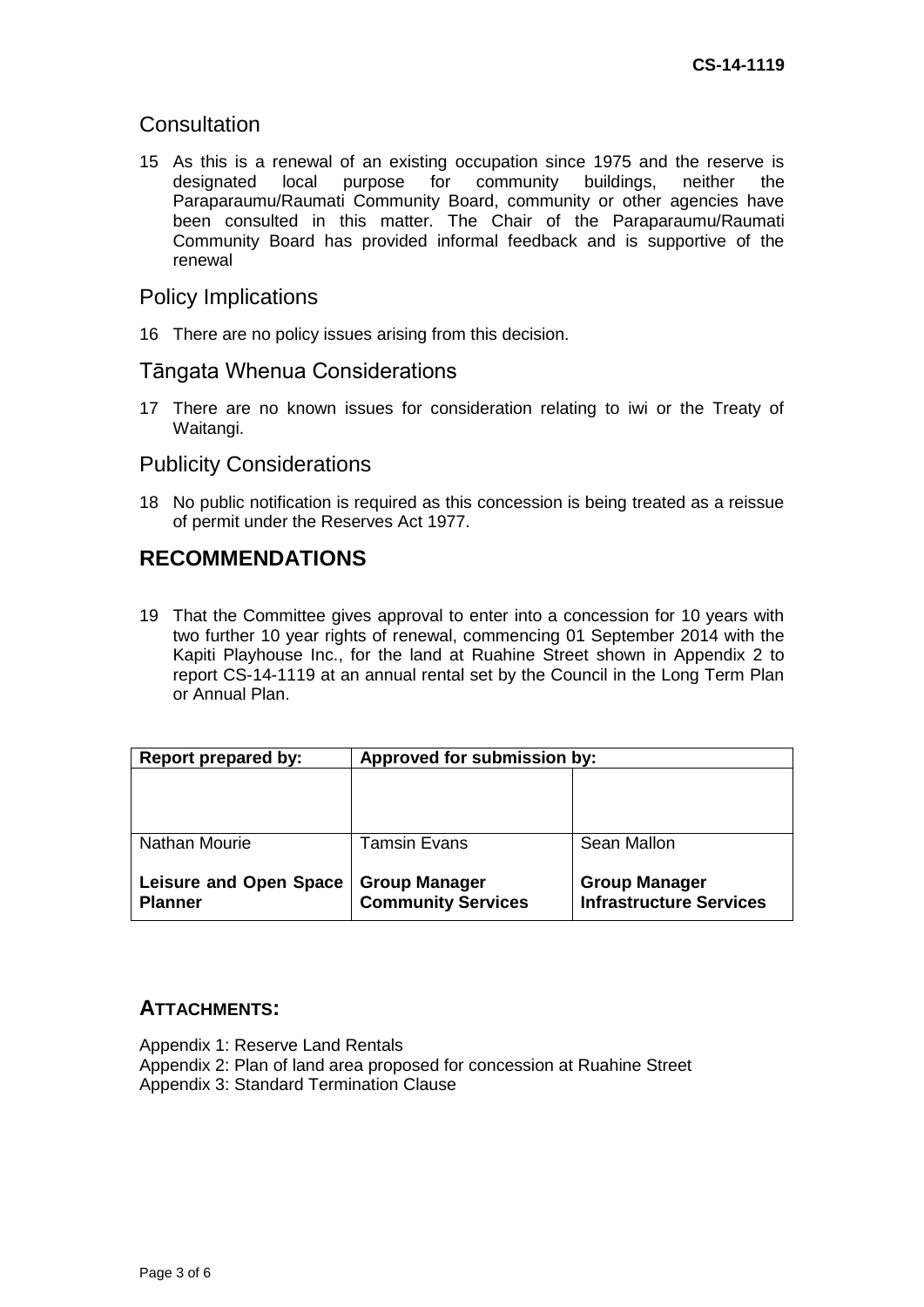## Appendix 1

| Kāpiti COAST DISTRICT COUNCIL<br><b>Reserve Land Rentals</b> |                                              |  |
|--------------------------------------------------------------|----------------------------------------------|--|
| Reserve Land Type                                            | Charges Effective 1 July 2013<br>(incl. GST) |  |
| <b>Clubs with Liquor Licences</b>                            | \$776                                        |  |
| <b>Clubs without Liquor Licences</b>                         | \$389                                        |  |
| Craft, Hobbies and Other Activities                          | \$311                                        |  |
| Educational (Montessori)                                     | \$311                                        |  |
| Educational (Standard)                                       | \$189                                        |  |
| <b>Youth and Service</b>                                     | \$189                                        |  |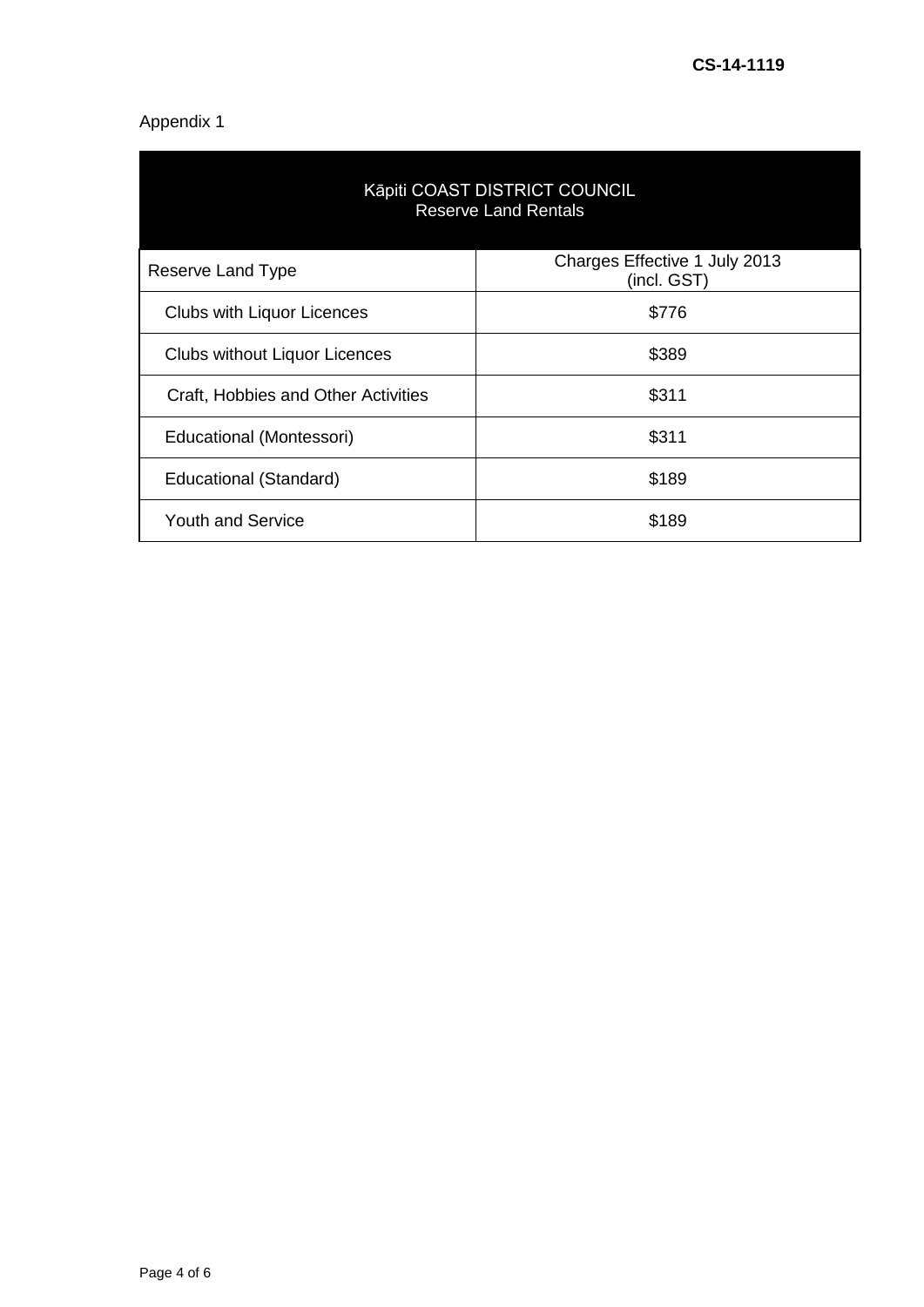